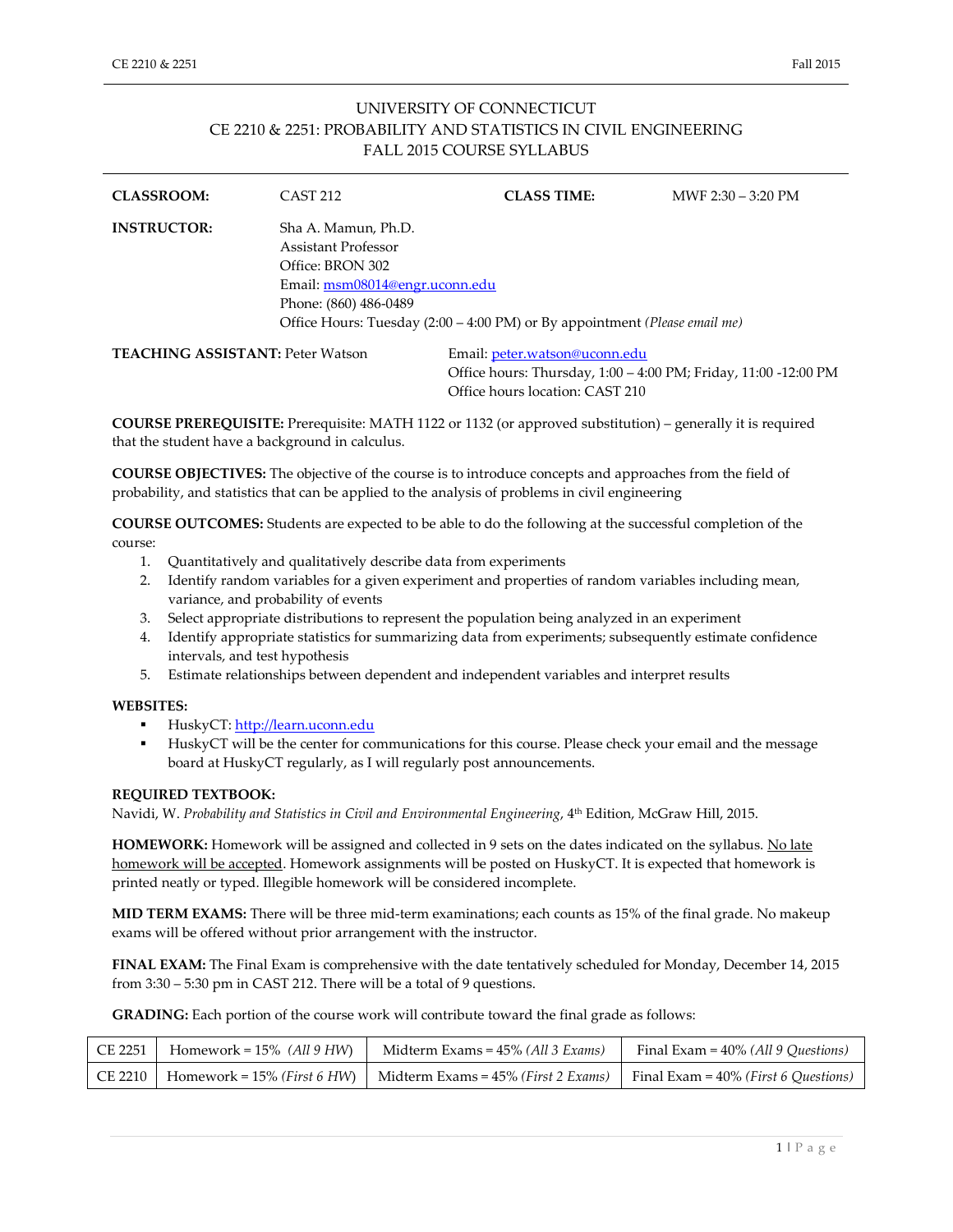| А      | $\geq 93\%$ | C    | $73 - 76.9$ |
|--------|-------------|------|-------------|
| $A-$   | $90 - 92.9$ | $C-$ | $70 - 72.9$ |
| $B+$   | $87 - 89.9$ | $D+$ | $67 - 69.9$ |
| B      | $83 - 86.9$ | D    | $63 - 66.9$ |
| $B-$   | $80 - 82.9$ | D-   | $60 - 62.9$ |
| <br>C+ | $77 - 79.9$ | F    | $< 60\%$    |

## **CE 2251 FALL 2015 – CLASS SCHEDULE**

| Week Class     |                | Topic                                                                | Reference<br><b>Sections</b> | Due             |
|----------------|----------------|----------------------------------------------------------------------|------------------------------|-----------------|
| $\mathbf{1}$   | $\mathbf{1}$   | Sampling                                                             | N <sub>1.1</sub>             |                 |
| $\mathbf{1}$   | $\overline{2}$ | <b>Summary Statistics</b>                                            | N 1.2                        |                 |
| $\mathbf{1}$   | 3              | <b>Graphical Summaries</b>                                           | N <sub>1.3</sub>             |                 |
| 2              |                | Labor Day - No Class                                                 |                              |                 |
| 2              | 4              | Probability: Basic Ideas & Counting Methods                          | $N$ 2.1 - 2.2                |                 |
| $\overline{2}$ | 5              | Conditional Probability & Independence                               | N 2.3                        |                 |
| 3              | 6              | Random Variables                                                     | N <sub>2.4</sub>             | HW1             |
| 3              | 7              | Linear Functions of Random Variables                                 | N <sub>2.5</sub>             |                 |
| 3              | 8              | Propagation of Error                                                 | $N$ 3.1 - 3.2                |                 |
| 4              | 9              | Bernoulli & Binomial Distributions                                   | $N$ 4.1 - 4.2                | HW <sub>2</sub> |
| 4              | 10             | Poisson Distribution                                                 | N 4.3                        |                 |
| 4              | 11             | Normal Distribution                                                  | N 4.5                        |                 |
| 5              | 12             | Lognormal & Exponential                                              | $N$ 4.6 - 4.7                | HW <sub>3</sub> |
| 5              | 13             | Review for Midterm Exam 1                                            |                              |                 |
| 5              | 14             | <b>MIDTERM EXAM1</b>                                                 | $HW1 - HW3$                  |                 |
| 6              | 15             | Principles of Point Estimation                                       | N 4.9                        |                 |
| 6              | 16             | Central Limit Theorem                                                | N 4.11                       |                 |
| 6              | 17             | Confidence Intervals for Population Mean                             | $N$ 5.1, 5.3                 |                 |
| 7              | 18             | Confidence Intervals for Population Proportion                       | N 5.2                        |                 |
| 7              | 19             | Confidence Intervals for Difference between Means<br>and Proportions | $N$ 5.4 - 5.5                |                 |
| 7              | 20             | <b>Hypothesis Testing Fundamentals</b>                               | $N$ 6.1 – 6.2                | HW4             |
| 8              | 21             | Hypothesis Testing for Population Mean                               | N 6.1, 6.4                   |                 |
| 8              | 22             | Hypothesis Testing for Population Proportion                         | N 6.3                        |                 |
| 8              | 23             | Hypothesis Testing for Difference between Means<br>and Proportions   | $N$ 6.5-6.6                  | HW <sub>5</sub> |
| 9              | 24             | The Chi-Square Test                                                  | N 6.10                       |                 |
| 9              | 25             | The F-test for equality of Variance                                  | N 6.11                       |                 |
| 9              | 26             | Power                                                                | N 6.13                       | HW <sub>6</sub> |
| 10             | 27             | Hypothesis Testing in Excel                                          |                              |                 |
| 10             | 28             | Review for Midterm Exam 2                                            |                              |                 |
| 10             | 29             | <b>MIDTERM EXAM2</b>                                                 |                              |                 |